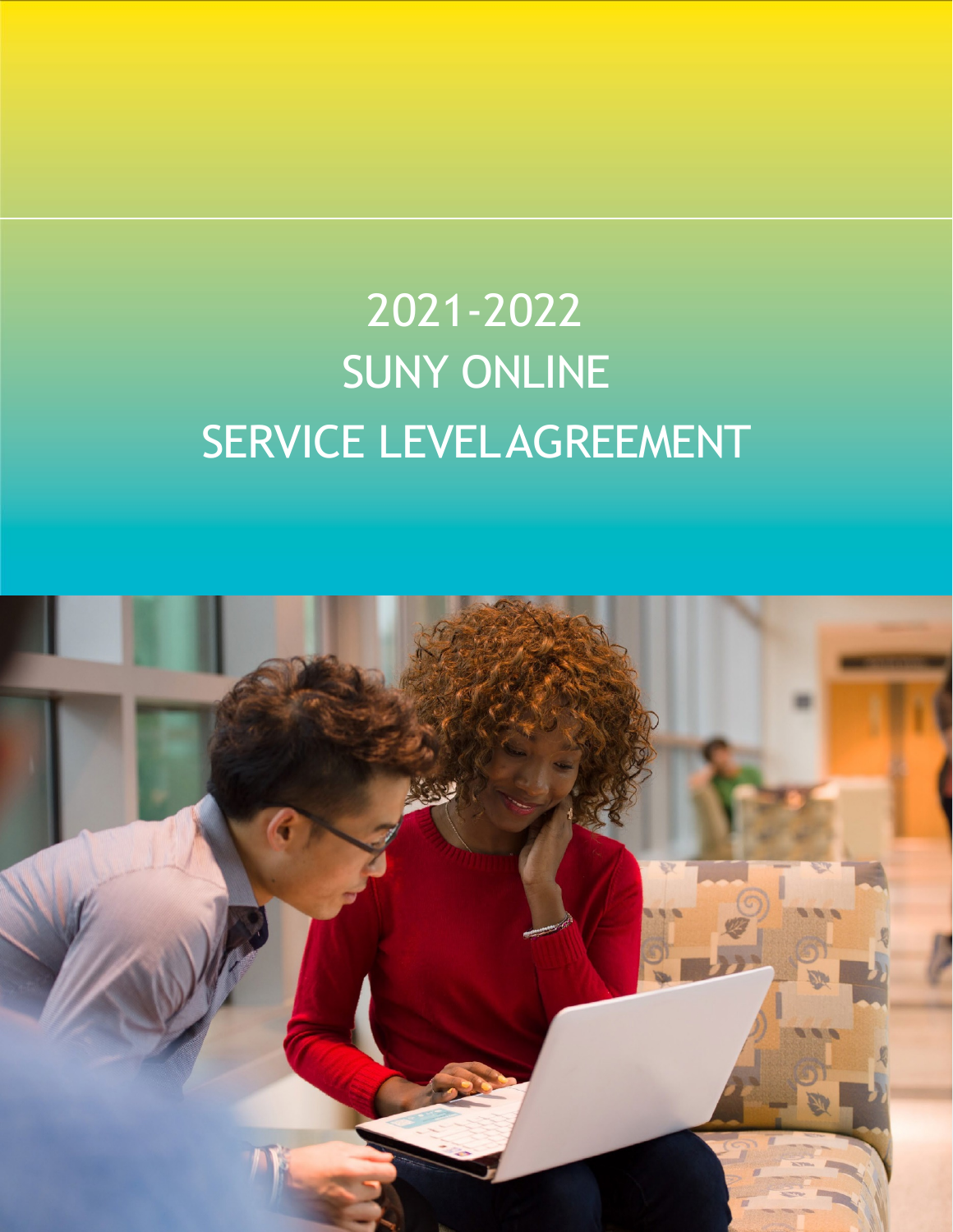# **CONTENTS**

| Contents |                                                              |  |
|----------|--------------------------------------------------------------|--|
|          |                                                              |  |
|          |                                                              |  |
|          |                                                              |  |
|          |                                                              |  |
|          |                                                              |  |
|          |                                                              |  |
|          |                                                              |  |
|          |                                                              |  |
|          |                                                              |  |
|          |                                                              |  |
|          |                                                              |  |
|          |                                                              |  |
|          |                                                              |  |
|          |                                                              |  |
|          |                                                              |  |
|          |                                                              |  |
|          |                                                              |  |
|          |                                                              |  |
|          |                                                              |  |
|          |                                                              |  |
|          |                                                              |  |
|          |                                                              |  |
|          |                                                              |  |
|          |                                                              |  |
|          |                                                              |  |
|          | WHAT IS THE ONLINE LEARNING CONSORTIUM QUALITY SCORECARD? 15 |  |
|          |                                                              |  |
|          |                                                              |  |
|          | WHAT IS THE ENROLLMENT PLANNING ROUNDTABLE PROCESS LIKE?  17 |  |
|          |                                                              |  |
|          |                                                              |  |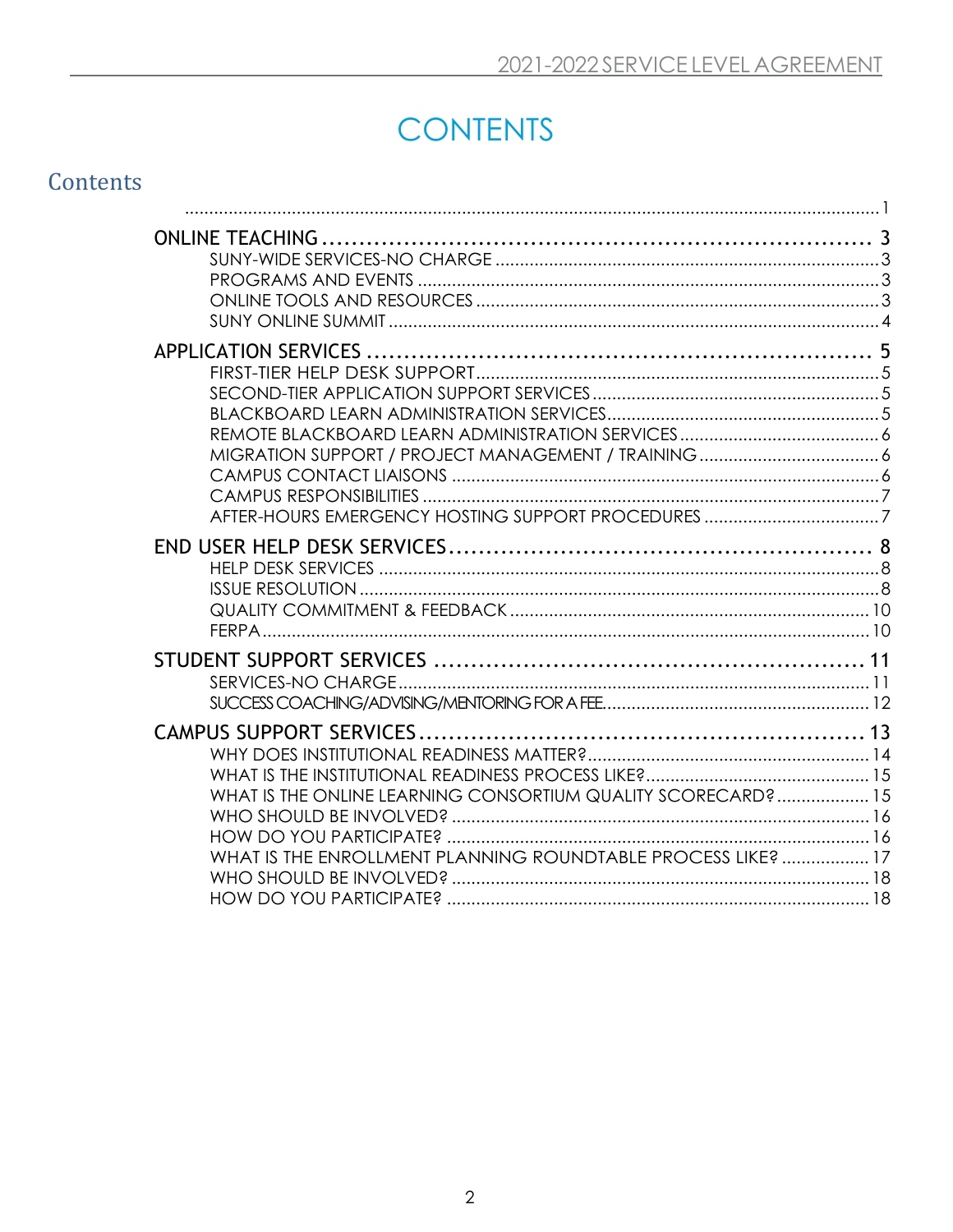# ONLINE TEACHING

#### <span id="page-2-0"></span>**SCOPE**

SUNY Online celebrates, connects, and supports effective online faculty, and those who support online instruction across the SUNY system, while also furthering our collective knowledge of the most effective teaching and learning practices in online education. SUNY Online provides expertise and resources that assist SUNY campuses to ensure quality in their online teaching and learning environments and supports.

#### **STATEMENT OF SERVICES**

SUNY Online has a commitment to academic excellence by promoting and adopting research-driven online teaching practices, learner-centered design, and effective pedagogical innovations and approaches. We are committed to assisting SUNY campuses and their online faculty to:

- Become highly effective online educators who understand the pedagogy of quality online teaching and learning.
- Leverage the appropriate approaches, best practices, tools, and functionality to meet learning objectives, as well as create and manage effectively and efficiently designed online courses.

#### <span id="page-2-1"></span>**SUNY-WIDE SERVICES - NO CHARGE**

The following programs, supports, and services are available to all SUNY campuses at no cost. SUNY Online is continuously evaluating its offerings to better meet campus needs, and support system-level initiatives. Changes to this list are possible.

#### <span id="page-2-2"></span>**PROGRAMS AND EVENTS**

- The SUNY [Online Teaching Fellows Program](https://online.suny.edu/onlineteaching/fellowship-expectations/) provides an opportunity for online practitioners in various rolestojointhe community of online practitioners.
- The [SUNY Online Teaching Ambassador Program](https://online.suny.edu/onlineteaching/engage/ambassadorprogram/ambassadors/) recognizes online SUNY educators who are enthusiastic and effective in online teaching, and who can be positive and strong advocates for online teaching in our SUNY community.
- The SUNY Online Teaching Fellow Chat Series showcases SUNY Online Teaching Fellows and their work to support our mission of networking, interaction, and excellence in online teaching and learning practices.
- SUNY Onlinehost[sannualeventsa](https://online.suny.edu/onlineteaching/events/)ndregularcommunitymeetingsviawebconference.
- The annual [SUNY Effective Online Practices Award Program](https://online.suny.edu/onlineteaching/engage/epawards/) aimsto collect, share, and showcase the online best practices, strategies, and innovative online teaching and learning activities of exemplary SUNY Online Teaching Fellowsand online practitioners from across the SUNYsystem.

# <span id="page-2-3"></span>**ONLINE TOOLS AND RESOURCES**

- Access to an online platform is provided to the [SUNY Online Teaching networking community](https://onlineteaching.open.suny.edu/) of online practitioners. As a true "community of practice," members representing diverse interests, as well as varying levels of expertise and experience, can use the online platform to network and share what they know with the larger SUNY community.
- The Online Teaching Gazette highlights a curated collection of news articles, research/reports, videos, and podcasts from recent headlines for those interested in keeping current with relevant news, and continuously improving online teaching and learning practices.
- [Self-serve resources](https://online.suny.edu/onlineteaching/online-competency-development/self-paced-and-self-serve-training/) are available for online instructional designers who want to leverage SUNY Onlineresources to deliver their own online faculty development workshops on their campuses. This may include course archives, PowerPoint slides, handouts, scripts, and other materials.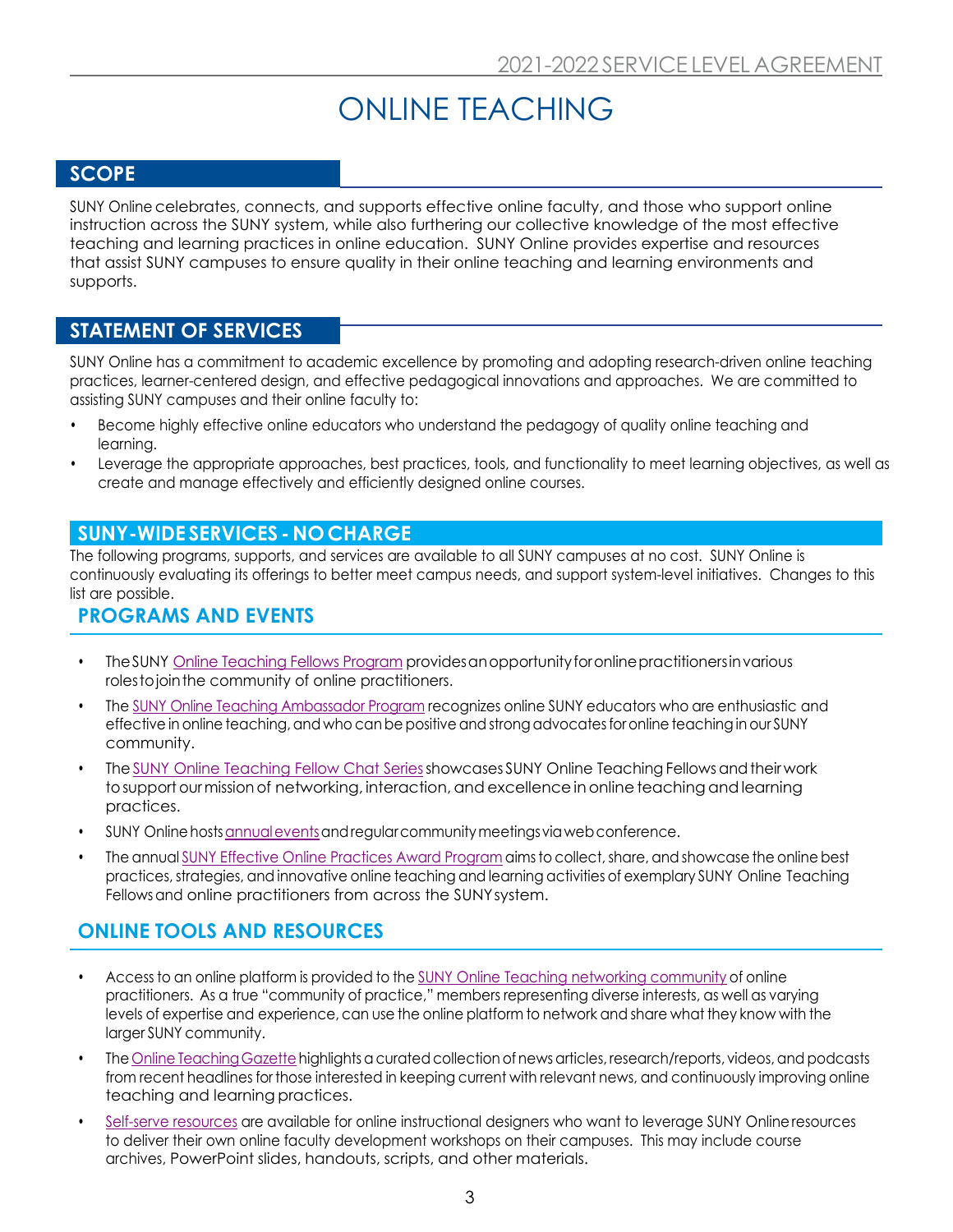- Self-pacedresourcesareavailableforfacultywhowishtoworkthroughthecurriculumattheirownspeed.
- Exemplary online [courses are available](https://bbsupport.sln.suny.edu/bbcswebdav/institution/observation/courses_for_observation.html) for observation. These are online courses that have been nominated as models and examples.
- "Designing an Online Course and Becoming an Online Educator," the SUNY Online step-by-step manual guide for creating a new online course is available for download.
- [OSCQR](http://oscqr.suny.edu/) is a stand-alone informational website that is intendedto be used in conjunction with the OSCQR rubric. This resource is designed to provide more in-depth explanations of each standard, ideas and examples of how to address each standard, and citations and information thatsupports each standard.
- [Interested](https://online.suny.edu/interested/) in Teaching Online? Is an openly-licensed, self-paced resource for anyone interested in learning more about online teaching andlearning.
- [Ready to Teach Online?](https://online.suny.edu/facultyreadiness/) is an openly-licensed, self-paced resource for faculty to self-assess their readiness to teach online.
- SUNY Online maintains a pool of volunteer faculty and ID [mentors.](https://online.suny.edu/onlineteaching/engage/mentors/) Campuses are encouraged to work with the mentors who best meet their needs.
- Campuses have access to, and unlimited use of, the [SUNY Online/OLC Course Quality Scorecard](https://onlinelearningconsortium.org/consult/oscqr-course-design-review/) and the OSCQR [interactive rubric and dashboard.](https://oscqr.suny.edu/get-oscqr/)
- SUNY Online maintains a pool of qualified [course reviewers.](https://online.suny.edu/onlineteaching/engage/course-reviewer-network/) Campuses are encouragedto work with the reviewers who best meet their needs.

### **OPTIONS AND FEES**

#### <span id="page-3-0"></span>**SUNY ONLINE SUMMIT**

The annual SUNY Online Summit brings national leaders and innovators in online learning to SUNY for a three-day event that alternates annually between Syracuse, NY and New York City locations.

For information on the SUNY Online Summit program and registration fee schedule, please visit:

<https://online.suny.edu/onlineteaching/events/summit/>

#### **The SUNY Online Summit is streamed live, recorded, and available to watch for free.**

#### **ONLINE COURSE REVIEWS**

SUNY Online can assist in online course quality initiatives.

Options include:

- 1. An OSCQR review conducted by an experienced and OSCQR-certified online instructional designer, including a meeting to discuss the review and the resulting Action Plan, and to assist in the prioritization of course improvements with the ID, instructor, or staff responsible for the course refresh.
- 2. Campus consultation: Online Teaching can assist campuses to adopt OSCQR institutionally and to develop an online course quality initiative that is tailored to specific campus needs and context.

#### **Custom quotes for these services are available upon request and based on \$400/day. A typical review/consultation is one day but depends on the scope and complexity of the course(s)/initiative. 10% discount on 11 or more reviews.**

Online Teaching staff are available to conduct face to face and online faculty development activities for new and experienced online instructors, and to provide online instructional designer mentoring and back-up and drop-in instructional design support services. Custom quotes are available for training upon request via the CPD. Customized instructional design support and services are quoted based on availability and scope.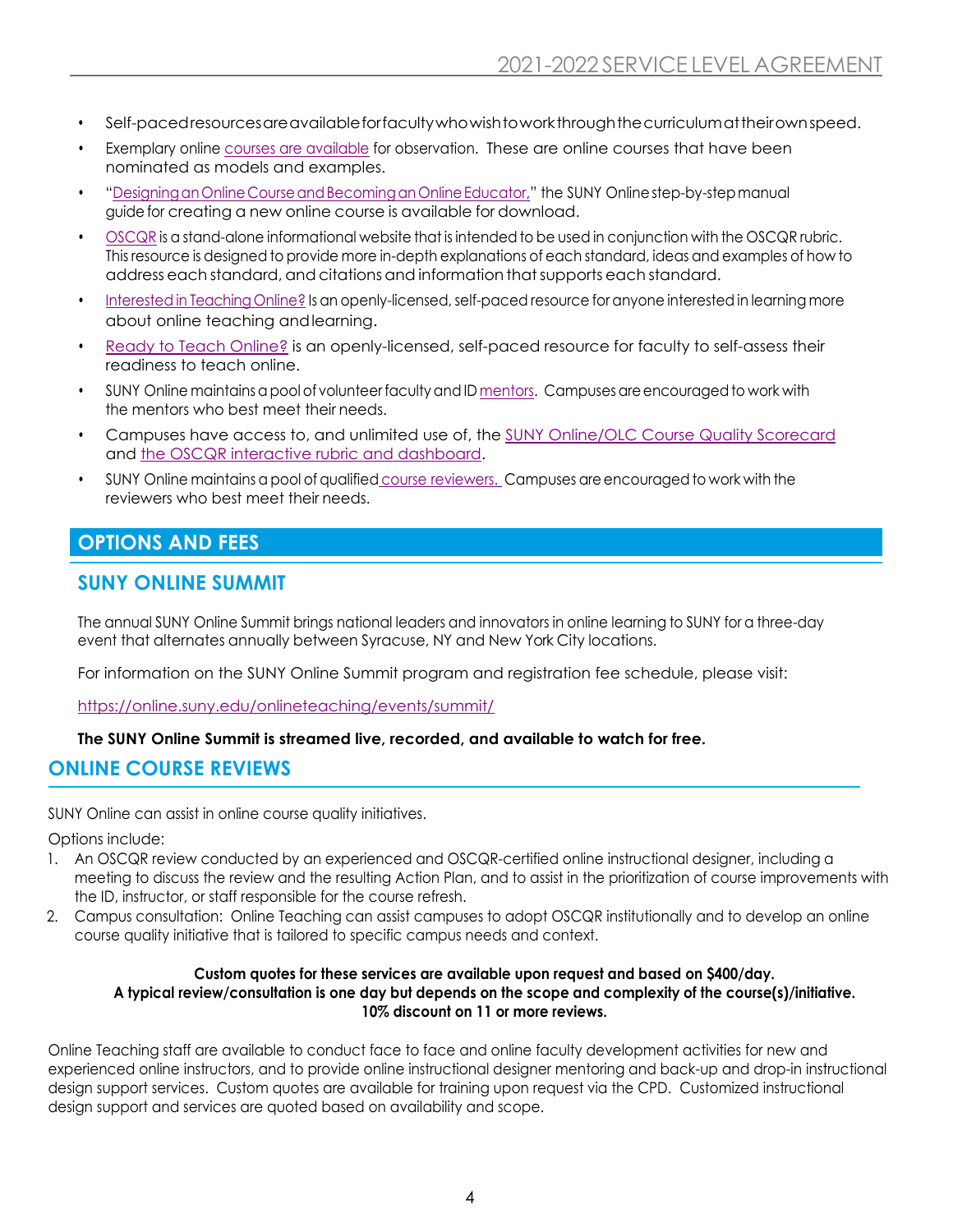# APPLICATION SERVICES

#### <span id="page-4-0"></span>**SCOPE**

Inpartnership with the SUNY Information Technology Exchange Center (ITEC) and Blackboard, SUNY Online offersSUNY campusesamanagedhostingenvironmentforBlackboardLearnLearningManagement System(LMS),includingthecourse delivery, content management, and community engagement modules. Regardless of hosting environment (ITEC, Blackboard, or Self-Hosted), the Application Services team will provide a high level of technical support of the Blackboard Learn application.

This document represents a service agreement between SUNY Online andthe SUNY campuses using the Blackboard Learn Learning Management System and computing resources supported by SUNY Online.

#### **STATEMENT OF SERVICES**

The Application Services Team provides several points of service for SUNY campuses:

- Second-Tier Application Support Services
- Blackboard Learn Administration Services
- **Remote Blackboard Learn Administration Services**
- Migration Support / Project Management / Training

#### **SERVICES PROVIDED BY SUNY ONLINE**

The following outlines the services provided by SUNY Online when a SUNY campus purchases SUNY Online Support Services:

### <span id="page-4-1"></span>**FIRST-TIER HELP DESK SUPPORT**

SUNY Online Support Services provides quality support to Blackboard Learn administrators, instructional designers, faculty, and students. The Help Desk staff is trained to assist with various first-tier questions within the Blackboard Learn Learning Management System, including navigation, how-to questions, and login issues. For more information onfirst-tierHelp Desk support,pleaserefertotheEnd UserHelp Desk Servicessectionofthisdocument.

#### <span id="page-4-2"></span>**SECOND-TIER APPLICATION SUPPORT SERVICES**

The Application Services Team provides second-tier support to assist with higher-level questions, issues, information, andservice requestsregarding the Blackboard Learn application. The Application Services Team works with staff at ITEC and/or Blackboard to resolve functional system issues.

#### <span id="page-4-3"></span>**BLACKBOARD LEARN ADMINISTRATION SERVICES**

The following services are provided with the administration of Blackboard Learn:

- Assistance with all escalated issues
- Blackboard Learn policies, procedures, and knowledge base
- Account changes for campus administrators
- Second-tier support of all campusadministrators
- Blackboard Learn administrator knowledge-sharing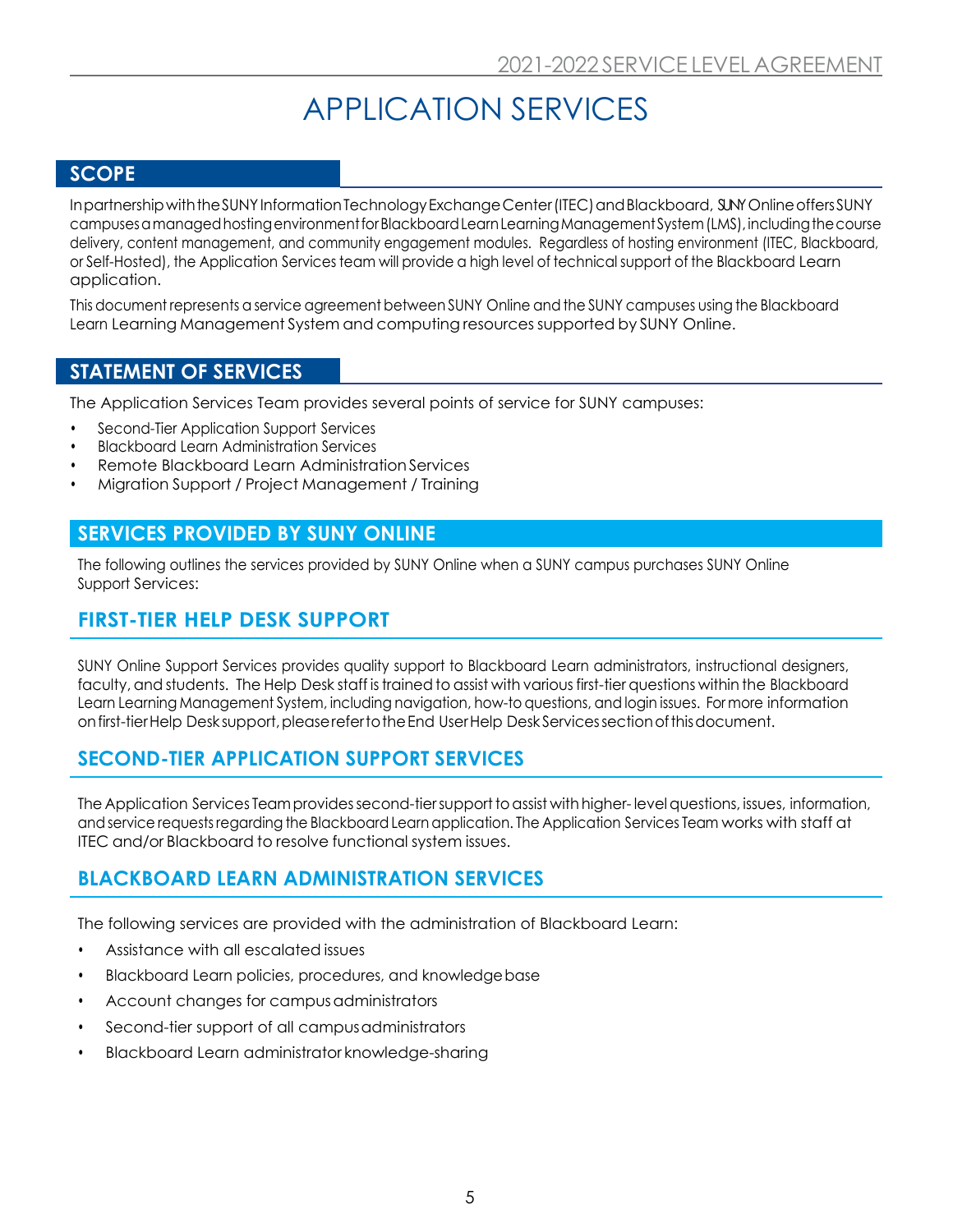- In conjunction with the hosting provider:
	- Provide SIS integration support for courses, faculty, staff, students, enrollments, and terms
	- Global authentication settings and configurations
	- Coordinate and perform maintenance
	- Set technical specifications for the Blackboard Learn environment
	- Coordinate and create a new version of sandbox environment user accounts and practice courses
- Project planning, management and execution of Blackboard Learn upgrades
- New version support, exploration, research, and bugreporting
	- Blackboard Learn administratordocumentation

# <span id="page-5-0"></span>**REMOTE BLACKBOARD LEARN ADMINISTRATION SERVICES**

In addition to ITEC, if the campus self-hosts Blackboard Learn or chooses a different hosting provider (e.g., Blackboard Managed Hosting or SaaS Deployment), SUNY Online can provide remote Blackboard Learn Administration Services. In order to successfully provide this service, the campus must grant the Application Services team the appropriate access to the Blackboard Learn environment to perform the expected duties.

The expected duties forthe Remote Blackboard Learn Administration Services are the same asthose outlined in the "Blackboard Learn Administration Services" section.

# <span id="page-5-1"></span>**MIGRATION SUPPORT / PROJECT MANAGEMENT / TRAINING**

Application Services can provide custom migration support, training, and project management services to campuses moving from legacy LMS systems to the Blackboard Learn platform. Previous systems have included migrations from ANGEL, WebCT, and Desire2Learn to Blackboard Learn. SUNY Online will provide a custom quote for any interested campuses with this need.

# **CRITERIA FOR APPLICATION AND HOSTING SUPPORT**

# <span id="page-5-2"></span>**CAMPUS CONTACT LIAISONS**

Tofacilitate the successful administration and hosting of Blackboard Learn, each campus should select two direct contacts to coordinate with Application Services Team members during standard office hours. It is recommendedthatthesecontactsrepresenttheBlackboardLearnAdministratorandInstructionalDesignerperspectives.

Campusrepresentativesservinginthisrolearegiventheauthoritybytheircampustomakeimportantdecisionsthat directlyaffecttheonlineteachingandlearningexperiencethroughBlackboardLearnglobalconfigurationchanges,tool availability, and other global environment considerations. Additionally, these representatives are provided access to SUNY Online-created Administrator documentation andresources.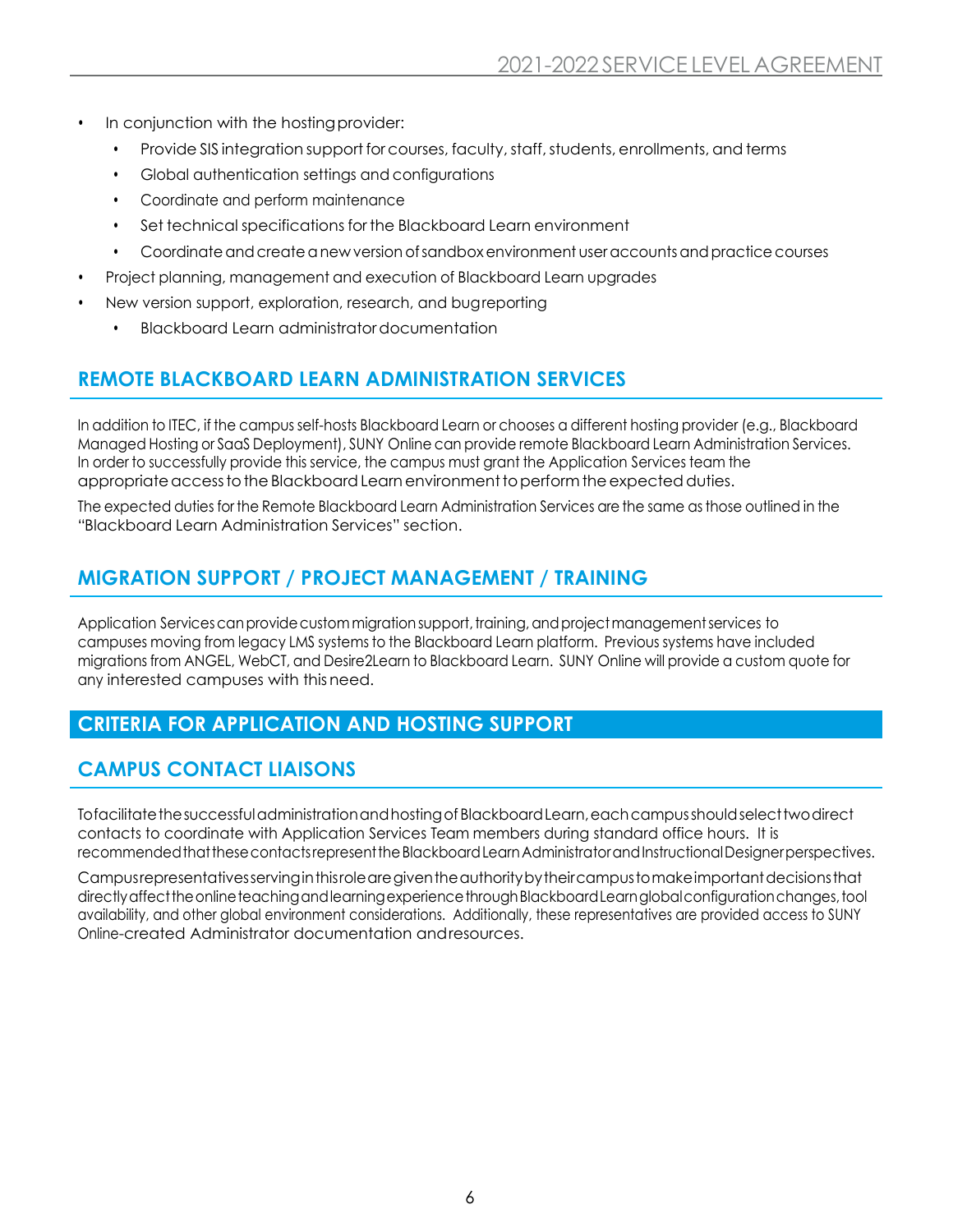### <span id="page-6-0"></span>**CAMPUS RESPONSIBILITIES**

Under this agreement, a participating campus agrees to:

- Provide consent to access courses and content. SUNY Online technical support personnel, including the Help Desk and database/system administrators, respect the privacy and confidentiality of students and faculty. SUNY Online personnel may access private areas and documents within coursesto troubleshoot problems and assist students and/orfaculty having technical difficulties. This may include logging in as the user and/or using the Blackboard Learn-specific equivalent functionality.
- NotifySUNY OnlineSupportServicesinadvanceofanyscheduledmaintenanceand/orchangethatmay potentially impact the usage of the hosted and supported Blackboard Learn environment.
- Check the SUNY Online website frequently for information and otherlinks to self-help assistance at: **<http://online.suny.edu/help>**.
- Exercise patience by understanding the volume of requests the Help Desk receives during peak times and the rationale for assessing service priorities.
- Provide SUNY Online staff with college escalation contacts and/or procedures for student, faculty, and technical support, and update SUNY Online when personnel changes occur.
- Check SUNY Online announcements sent via email and/or added to the public announcement areas of your campus Blackboard Learn environment.

#### <span id="page-6-1"></span>**AFTER-HOURS EMERGENCY HOSTING SUPPORT PROCEDURES**

These procedures are subject to change.

ItisrecommendedthatonlythetwodirectcampuscontactscommunicatewithSUNY Onlinetoobtainafter-hours emergency hosting support; however, the Help Desk hours do not extend past 9 PM. When a critical issue(s) arisesfor ITEC-hosted campuses, the campus should follow the link below for further instructions regarding critical issues only, as outlined on this website: **[http://itec.suny.edu/info/get\\_support.html](http://itec.suny.edu/info/get_support.html)**

#### *Ifyourcampus contractsfor theBlackboardManagedHostingService,thecampus shouldfollowtheappropriateprocedures outlined within their service offering.*

Priortoescalatinganissue,westronglyencouragecampusofficialstocommunicatefirstwiththeirlocal information technology contact (Chief Information Officer, Director of Technology, etc.) or appropriate campusstaff member to ensure that the issue does not reside on the campus. It is extremely important that the campus completes its own troubleshooting prior to involving other personnel for after-hours support. Consulting with a local information technology staff member can result in an efficient resolution for the problem.

These guidelines are provided for use by the appropriate designated college personnel and should not be used by the general public. Faculty orstudents should not have accessto these emergency procedures. All other issues should be directed to the Help Desk.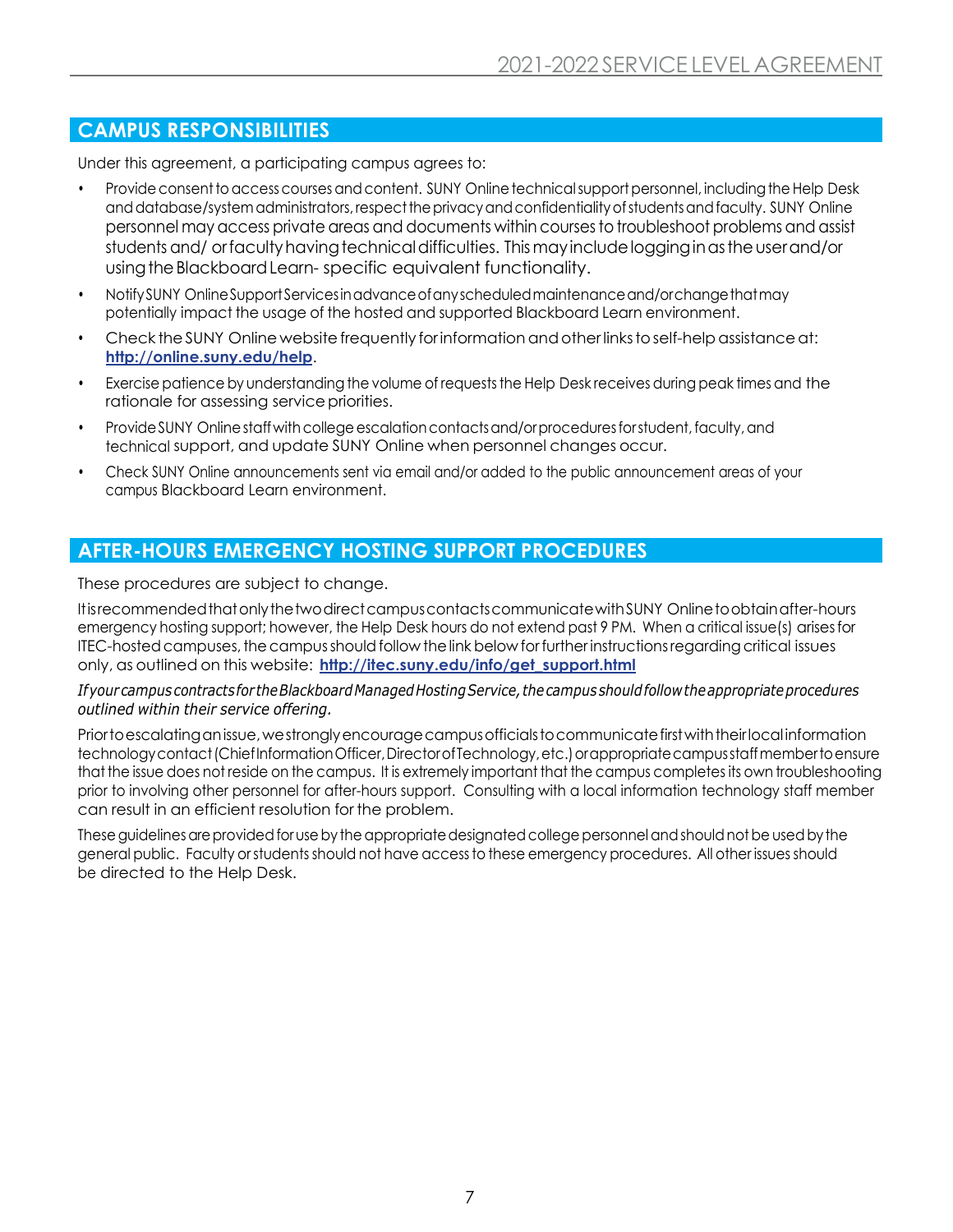# END USER HELP DESK SERVICES

#### <span id="page-7-0"></span>**SCOPE**

The Help Desk provides End User support for Learning Management Systems (LMS) via telephone, web, chat, and email for prospective and active students, faculty, and staff of the SUNY community. The Help Desk staff delivers quality customer service to support the missions of SUNY Online and the Office of the Provost. To ensure the best possible support, the Help Desk provides the SUNY community with this Service Level Agreement outlining specific services, priorities, and responsibilities related to the support of technology.

This document represents an understanding between the Help Desk and the SUNY campuses using LMS and computing resources supported by SUNY Online.

#### **STATEMENT OF SERVICES**

The Help Desk is committed to delivering quality customer service by:

- Responding to requests for support within appropriate timeframes
- Interacting with all contacts in a respectful and professional manner
- Requesting feedback for opportunities for improvement
- Continuously working to improve the quality of service
- Regularly reviewing and monitoring established performanceindicators

#### <span id="page-7-1"></span>**HELP DESK SERVICES**

The Help Deskisthe initial point of contact for all questions, issues, information, and service requests regarding online course support for faculty, students, and campus staff. The Help Desk staff logs the inquiry into the SUNY Online tracking system and attempts to resolve on first contact. If a first contact resolution is not possible, requests are assignedto additional SUNY Online staff member(s) to assist with resolution.

The Help Desk service focuses on direct support and assistance for End Users of the LMS. This includes:

- "How to" questions for a campusLMS
- LMS navigation guidance for students and faculty
- LMS "log in" or access questions (if applicable)
- Tier One End-User support forthe SUNY university-wide Collaborate service offering
- End-Usersupport(TierOneandTierTwo)fortheBlackboardLearnCoreLMSTools.*Toreceiveacurrentlistofthe Blackboard LearnCore LMSTools, submit a Help Desk request at***<https://online.suny.edu/help>***.*
- Ability to view issue resolutions in the SUNY Online ticket tracking system
- Initial point of contact for all SUNY Online questions and issues (Service Desk). The Help Desk attempts to resolve various student, faculty, and campus staff issues. When the Help Desk is unable to resolve the issue, a service ticket is escalated to other team(s) or person(s) as appropriate.

#### <span id="page-7-2"></span>**ISSUE RESOLUTION**

The goal of the Help Desk is to resolve issues completely at the time of the service contact. When that is not possible, staff will document and assign priorities for the service contact received in order to expedite a resolution for the issue. All contacts will be handled according to the priority assigned to them.

During **non-peak** times, the Help Desk **average** resolution rate during normal business hours is two hours. Due to the volume of contacts during the opening two weeks of school, during exam periods, and in other peak volume weeks, response times maybe longerthan normal. During **peak times or unexpected emergencies**,the Help Desk **average** resolutionrateduringnormalbusinesshoursiseighthours. TheHelp Deskstaffwill informEnd Usersif suchan exception is necessary.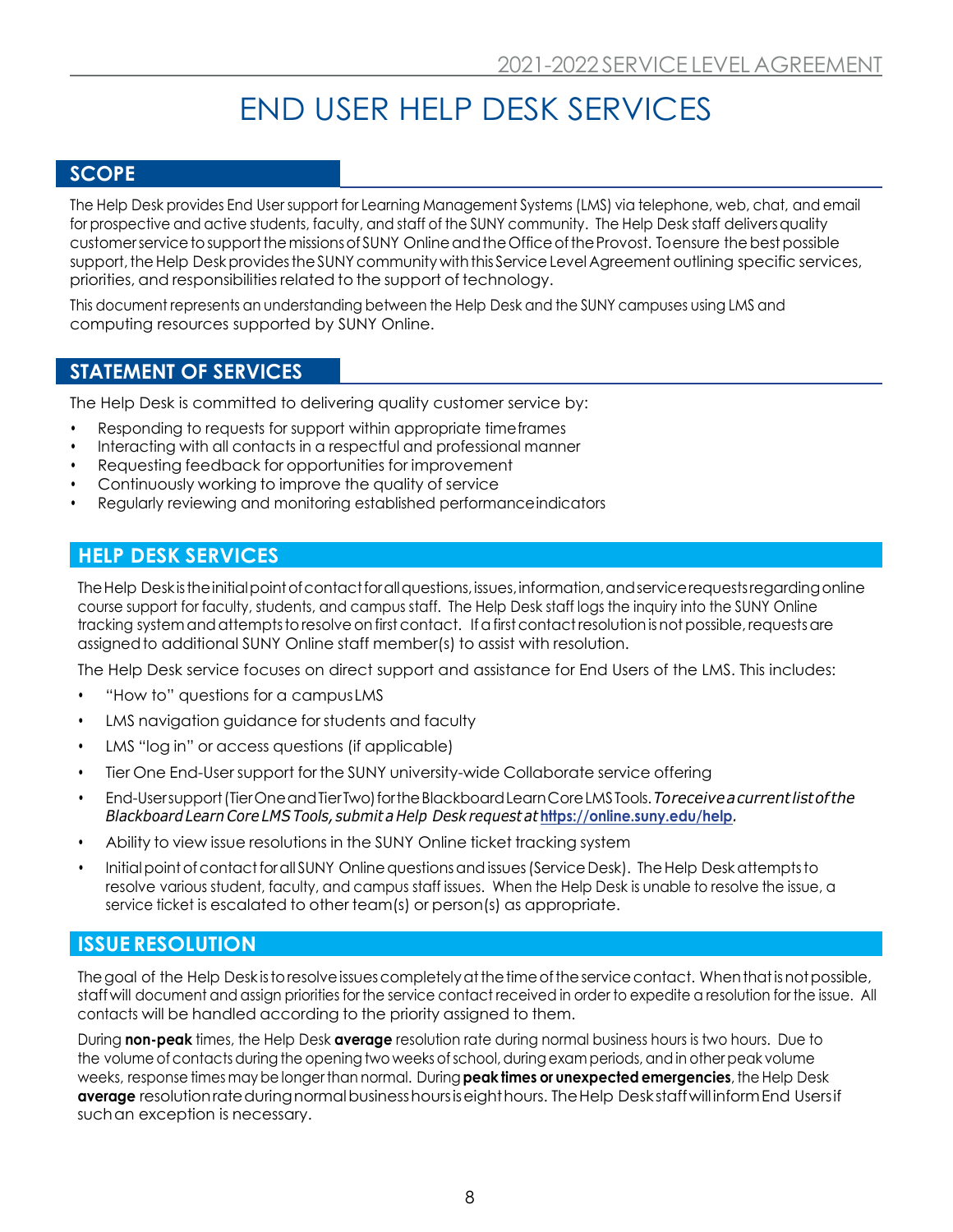#### **NORMAL BUSINESS HOURS**

The Help Desk is available during the following hours of operation:

#### **Monday–Friday7:00AMto12:00 Midnight Saturday 10:00 AM to 8:00 PM Sunday 10:00 AM to 9:00 PM All Hours are Eastern Standard Time**

The Help Desk can be reached directly via phone during normal office hours:

#### **1-844-673-6786 (toll-free within the United States) 1-518-320-1300 (local calling area)**

The **preferred** method to contact the Help Desk is via the web by going to SUNY Online Support Services portal at:<https://sunyonline.teamdynamix.com/TDClient/1985/Portal/Home/> Inquiries, requests, andinformation can be entered directly into the ticket tracking system and referenced by the initiator at any time.

In addition, the Help Desk can be reached via email at: sunyonlinehelp@suny.edu.

The Help Desk sends out campus-wide emails, announcements, and/ornotifications when scheduled downtime for a service is required or an unexpected outage occurs.

#### **AFTER HOURS AND HOLIDAYS**

When the Help Desk is closed, the End User may still contact the Help Desk using any of the contact methods mentioned within the Normal Business Hours section above. The Help Desk will address requests in the order in which they are received once the Help Desk has reopened.

Any modifications to the Help Desk schedule or contact options will be announced through email and/or public announcement areas ahead of any changes. A recorded voice message will also inform all callers. The Help Desk does not closeforallNYStatedesignatedholidays. TheHelp Deskdoescloseformajorholidays,includingNewYear'sDay, Easter Sunday, Memorial Day, Independence Day, Labor Day, Thanksgiving, and Christmas. Notification of holiday closings will be made in advance.

#### **UNFORESEEN OFFICE CLOSURES**

TheHelp Deskmaycloseinitsentiretyorinpartduetounforeseencircumstances. Intheeventofsucha closure, modifications to the Help Desk schedule or contact options will be announced through email and/or public announcementareasaheadofanychanges. Arecordedvoicemessagewillalsoinformallcallers.

#### **CAMPUS RESPONSIBILITIES**

In order to facilitate the support process, members of the SUNY Online community are requested to:

- Assist in communicating with the Help Desk if required. The Help Desk analyst may close the call ticket if the Analyst has not received any response after attempting to contact the client.
- Provide consent to access courses and content. SUNY Online technical support personnel, including Help Desk and database/system administrators, respect the privacy and confidentiality of students and faculty. SUNY Online personnel may access private areas and documents within coursesto troubleshoot problems and assist students and/or faculty having technical difficulties. This may include logging in as the user and/or using the LMS specific equivalent functionality.
- Notify the Help Desk in advance of any scheduled maintenance and/orchange that may potentially impact the usage of the hosted LMSenvironment.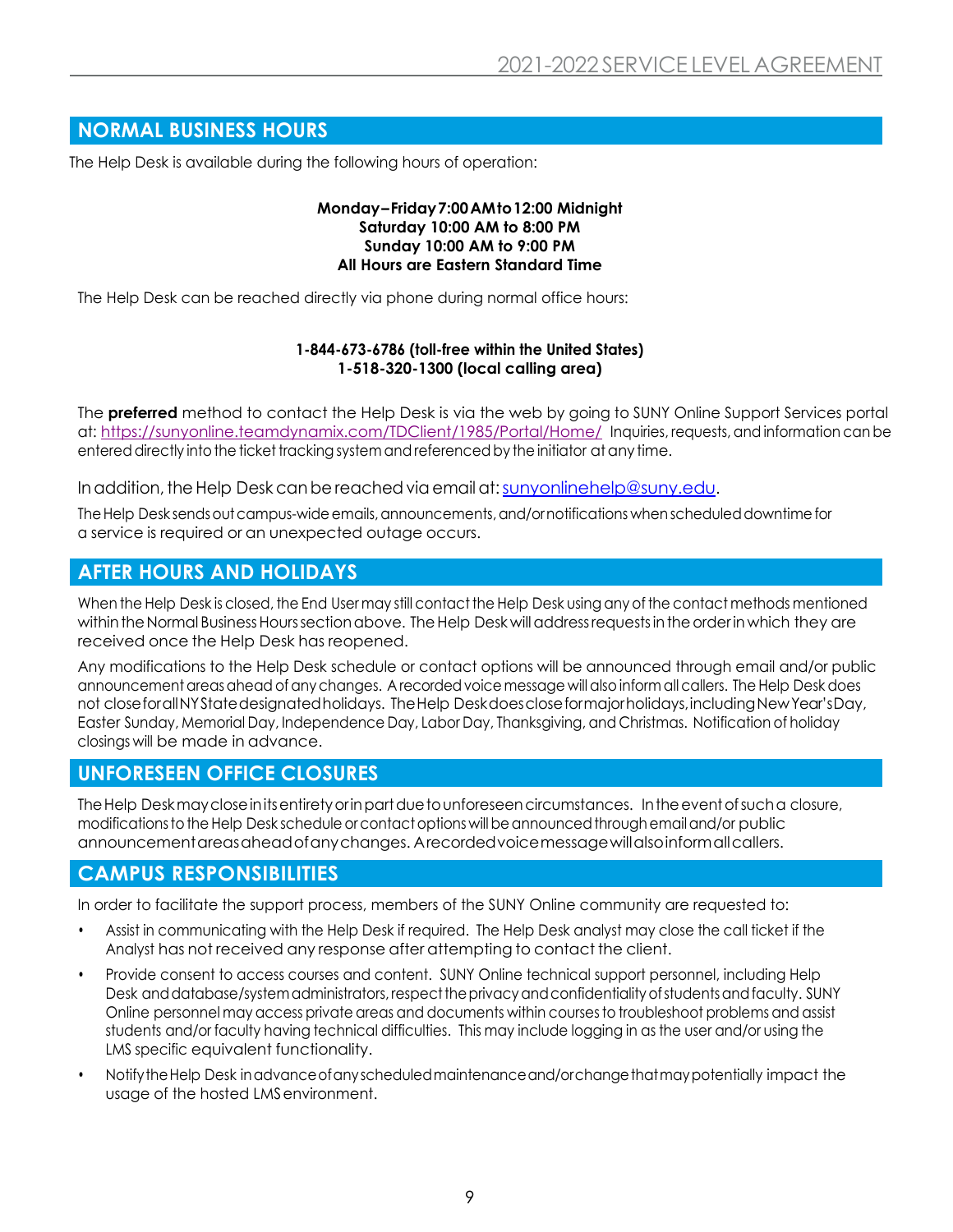- Check the SUNY Online website frequently for information and other links to self-help assistance at: **<https://online.suny.edu/help/>**.
	- Exercise patience by understanding the volume of requests the Help Desk receives during peak times and the rationale for assessing service priorities.
	- Provide SUNY Online with college escalation contacts and/orprocedures for student, faculty, and technical support, and update SUNY Online when personnel changes occur.
	- Check SUNY Online announcements sent via email or added to public announcement areas of each campus LMS.
	- Provide End-User support (Tier One) for the Blackboard Learn Non-Core LMS Tools. *To receive a current list of the Blackboard LearnCore LMSTools, submit a Help Desk request at:***[https://online.suny.edu/help](https://online.suny.edu/help.)**.
	- Communicate with End Users regarding the information they need to provide when calling or sending requests to the Help Desk. Users may be expected to provide the following information when contacting the Help Desk:
		- Username and name ofinstitution
		- Contact information (preferred phone and email address)
		- Name and version of web browser software (Ex. Internet Explorer11, Edge 82, Firefox 73, Chrome 80.0.3987.100)
		- Name and version of computer's operating system (Ex: Microsoft Windows 10 ormacOS 10.15 "Catalina")
		- Detailed description of the technical problem or error
		- For issues related to a course, please be prepared to include course title and code, the name of the SUNY college offering the course, and the professor'sname
		- For inquiries related to assignment submission, provide the name of your word processing software or other software being used to create the assignment (Ex. Excel, PowerPoint, etc.)
		- For issues or errorsrelated to the SUNY Online website, provide the web page address

#### <span id="page-9-0"></span>**QUALITYCOMMITMENT&FEEDBACK**

SUNY Online encouragesthe SUNY community to provide feedback regarding the quality of ourservices. Constructive comments are always welcome and treated with importance. Management review comments and appropriate actions are taken when required. All information received through survey or other methods may be kept confidential, if requested.

Always feel free to contact any member of the SUNY Online management team to share comments.

#### <span id="page-9-1"></span>**FERPA**

SUNY Online acknowledges that some of the information it obtains from students may be protected from disclosure to third parties under the Family Education Rights Privacy Act (FERPA). SUNY Online agrees to maintain the confidentiality of such information and comply with FERPA.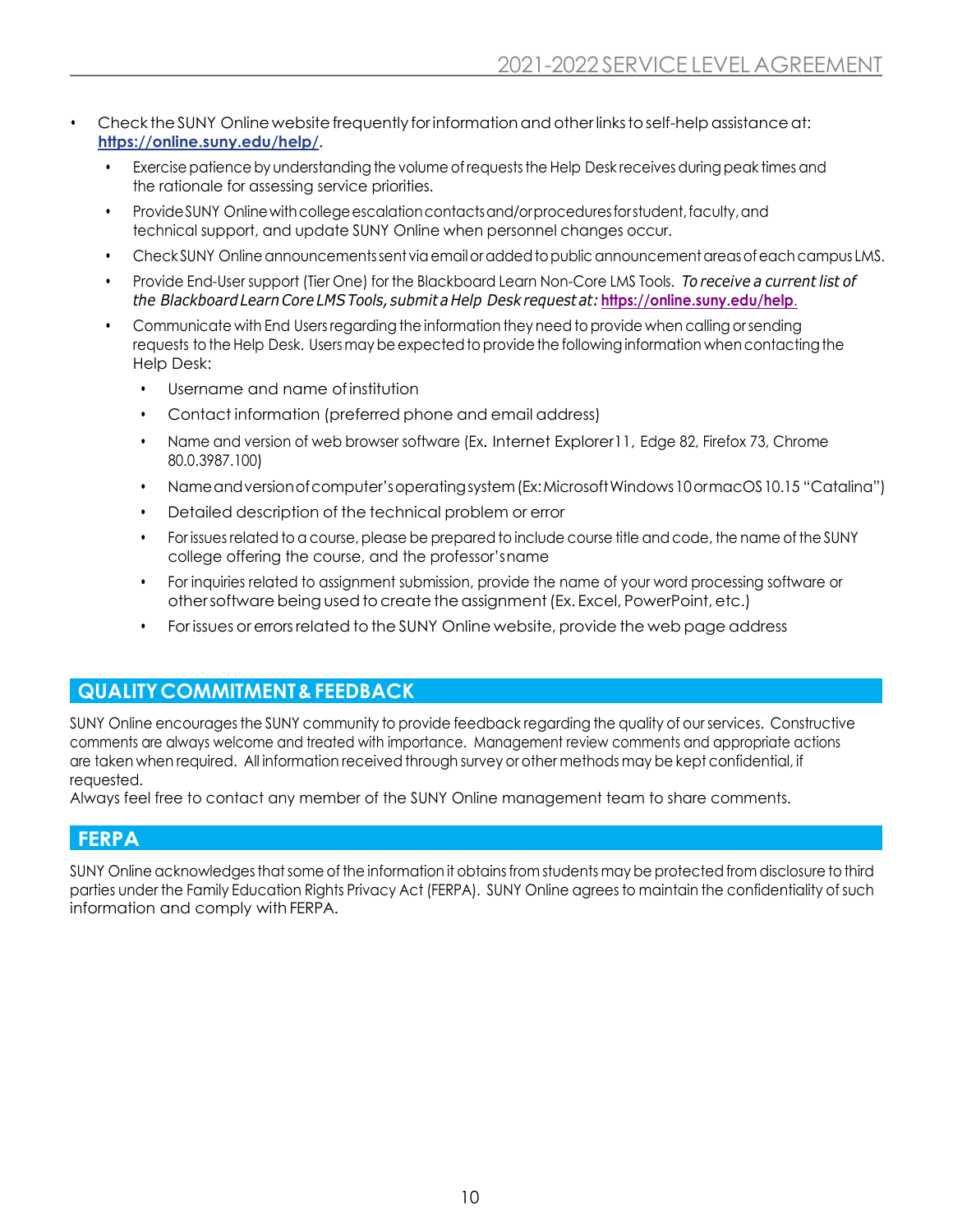# STUDENT SUPPORT SERVICES

#### <span id="page-10-0"></span>**SCOPE**

SUNY Online Student Supports prioritizes cultivation of research-supported practices by which students can successfully engage in the online learning environment atthe campus level. SUNY Online Student Supports especially focus on the "post-traditional" learner: individuals who may already be in the workforce without a postsecondary credential and are pursuingfurtherknowledgeandskillswhilebalancingwork,life,andeducationresponsibilities. To bestsupportonline students, SUNY Online Student Supports suggests campuses adopt key signature elements including a tool to determine readiness for online learning, online tutoring, a single-point-of-contact advisor or mentor "Concierge," an early alerts system, and an online orientation.

# **STATEMENT OF SERVICES**

SUNY Online Student Supports provides a range of resources to campuses and is committed to assisting campuses in the creation and curation of effective online student and academic supports that best reflect campus culture, student need, and administrative direction. We are committed to furthering our collective, system-wide learning and data-rich stories about thecrucialrolestudentandacademicsupportsplayinthesuccess,retention,andcompletionofouronlinestudents.

#### <span id="page-10-1"></span>**SERVICES-NOCHARGE**

Services described below can be individually customized to reflect campus resources and needs.

- SUNY Online Website forsearching online courses, degree and certificate programs
	- Implementation support of the Concierge/coachingmodel
		- On demand, on-site direct consultations
		- Concierge/coaching guidebook
		- Mentoring network
		- Best practice usage of signature elements
- Concierge/coaching Community of Practice
	- Monthly conference calls where participants can share experiences and learn from others
	- Collaborative community space
	- Opportunitiesto hear from experts external to SUNY to highlight best practices
	- Annual meeting at CIT
- **Early Alerts Community of Practice** 
	- Regular meetings (virtual and/or face-to-face) for sharing experiences and comparing best practices.
	- Collaborative community space
- Access to vendor relationships (early alerts, online tutoring, readiness tool)
	- Pilot programs for new tools, including identification of metrics to track efficacy
	- Access to industry experts
	- Assistance to campuses when dealing withvendors
	- Assistance with the implementation/communication of campus tools based on research and best practices learned from other SUNY schools
- SUNY Online Student Success Inventory (SOSSI) free for use to all campuses. Assistance provided regarding best practices, use, and interpretation. The SOSSI is an online survey used to identify student areas of strengths and concerns relative to online learning. The SOSSI provides "scores," feedback, and recommendations to advisors. The SOSSI also offers insight into student "readiness," which allows advisors/mentors to help students prepare themselves before entering a high-stakes situation. Specifically, the SOSSI measures self-efficacy in online learning environments, self-regulated learning, and reading and writing habits. The SOSSI also measures research based individual differences that are important for online learning success, such as, technological access and literacy, learning goals, and a student's learning environment.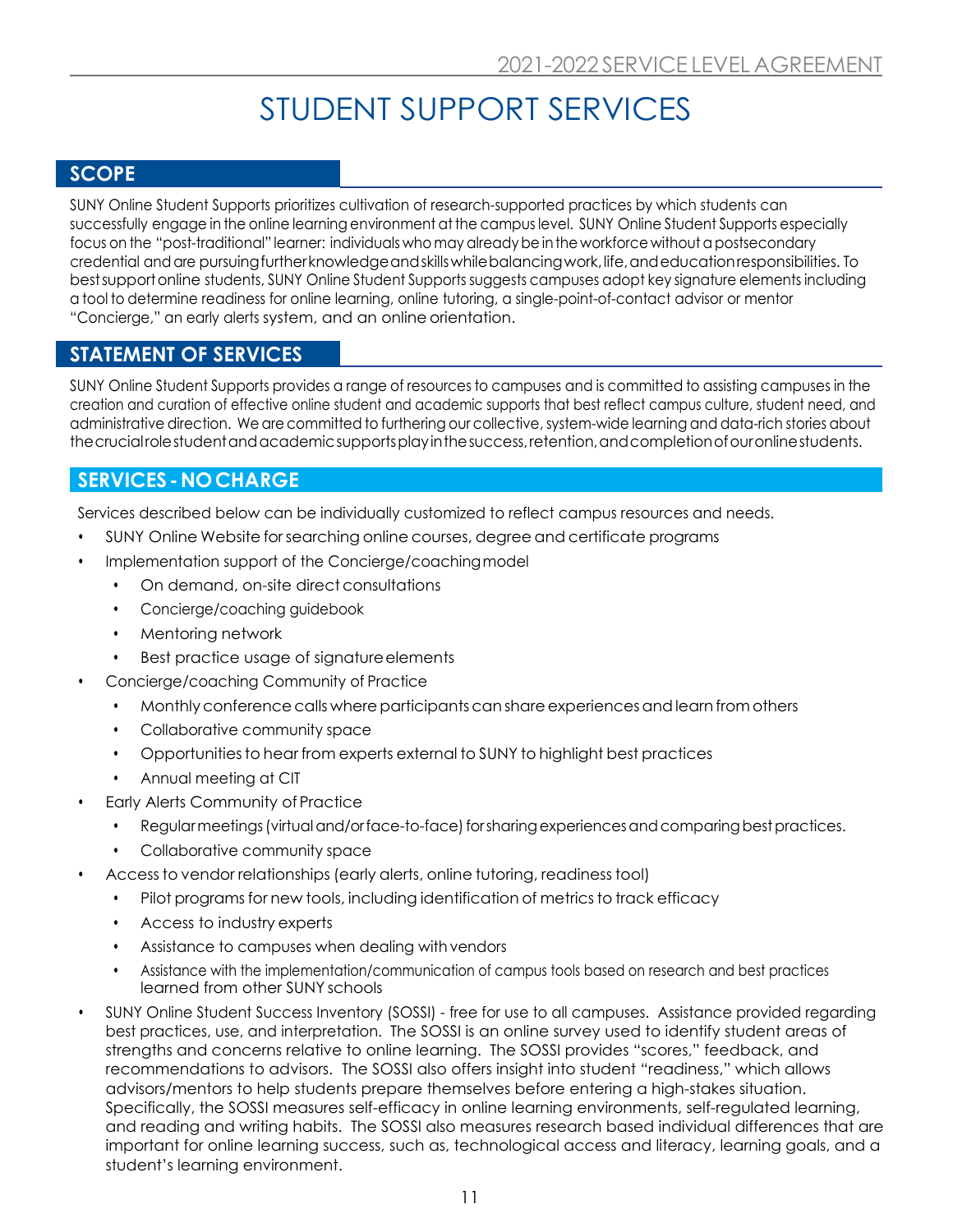- Research and benchmarking
- SUNY Online Student Orientation
	- Introducesonlinelearning, addressestheskillsneededforsuccessandwherestudentscangoforhelp
	- Helps returning online students brush up on their skills

#### <span id="page-11-0"></span>**SUCCESS COACHING/ADVISING/MENTORING FOR A FEE**

We can help organize, implement, and assist in the development and implementation of your coaching/advising/mentoring model for your students.

A holistic student supports approach is the intentional planning and integration of student academic and personal supports. Research suggests that individuals dedicated to developing and maintaining ongoing and supportive relationships with students are integral to a holistic approach. These relationships are especially crucial in the online environment wherein students may otherwise feel detached from the robust community on their home campus and may not know how to take advantage of available resources and opportunities.

The provision of planful holistic student supports can be a resource-heavy challenge for many campuses.

Opportunities to partner with your campus include:

- Review your current resources and design an optimal, effective approach
- Help organize and implement the design by meeting with campus stakeholders
- Provide your students with additional coaching support during peak times of the semester
- Assist in connecting interventions with outcomes

#### **A custom quote for this service is available on request. Please allow 90 days from time of customized quote to start of service.**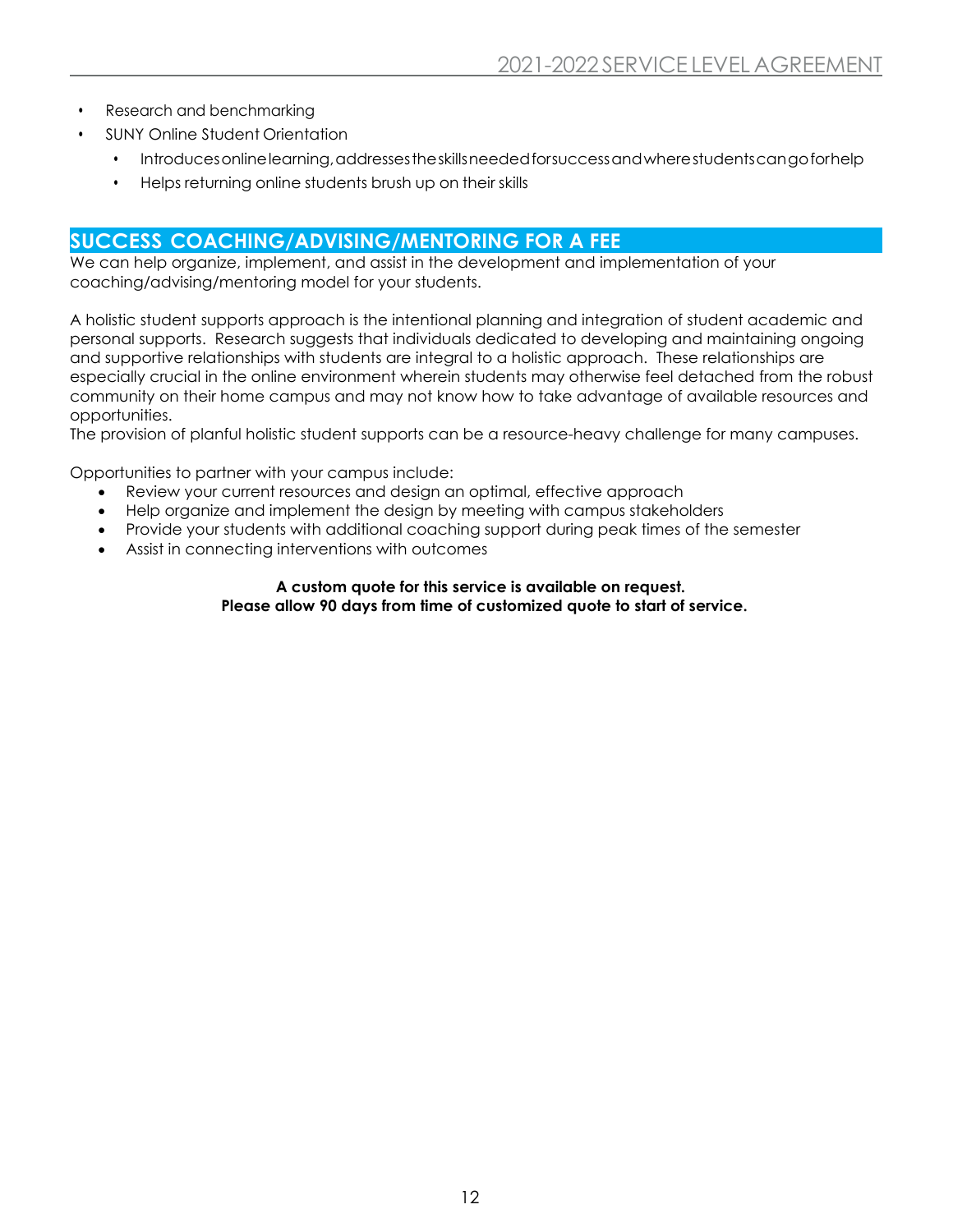# CAMPUS SUPPORT SERVICES

#### <span id="page-12-0"></span>**SCOPE**

Campus Support encompasses Institutional Readiness and Enrollment Planning Roundtable, as well as a variety of optional fee-based technology solutions.

### **STATEMENT OF SERVICES**

#### **SUNY ONLINE RESEARCH**

SUNY Online helps to facilitate research pertaining to online teaching, learning, and student success. SUNY Online conductsannualstudentsurveystocollectdata andhasprovidedcampuses with accessto their own data for campus purposes. SUNY Online research partnerships promote the expansion and disseminationofgeneralizable knowledge about a variety of online learning-related topics.

#### **SUNY ONLINE DASHBOARDS**

SUNY Online provides a series of interactive data visualizations designed to provide campus leaders with insights about the SUNY-wide and campus-level online learning landscape. The Dashboards website online.suny.edu/Dashboards contains visualization regardingonlineprograminquires, enrollment,student demographics, course section details, registrations, credits, programs, and faculty. You will need to log in to view the dashboards. Click the **Log in with SUNY Federation** button, select your campus, and sign in with your SUNY campus credentials.

#### **SUNY ONLINE LEAD NURTURING FOR A FEE**

We can now provide Lead Nurturing for your campus. According to Ruffalo, Noel-Lovetz, 60% of college students matriculate at the first campus with which they speak. For Degrees at Scale, this mindset and approach to student enrollment has led to over 2000 students enrolling in programs in the SUNY Online initiative. Our admissions coaches can contact your campus leads through a call-out service, follow up appointments, and application support process that has proven successful in enrolling students in the campus programs that are part of the Degrees at Scale initiative. Our goal is to provide you with a completed application and follow up list for those students who showed interest in your campus programs.

Let us be the first to speak with your leads on behalf of your campus.

**A custom quote for this service is available on request. Please allow 90 days from time of customized quote to start of service.**

#### **SUNY ONLINE INSTITUTIONAL READINESS**

SUNY Onlineisasystem-wideeffortdesignedtomaximizeonline-enabledlearningopportunitiesforall SUNYstudents currentandfuture. Toansweryourquestionsabout SUNY Onlineandtobesureyourcampusispreparedandhasthe opportunity to participate fully, System Administration is offering assistance at no cost to help campus leadership teams assess their institutional readiness for the SUNY Online effort.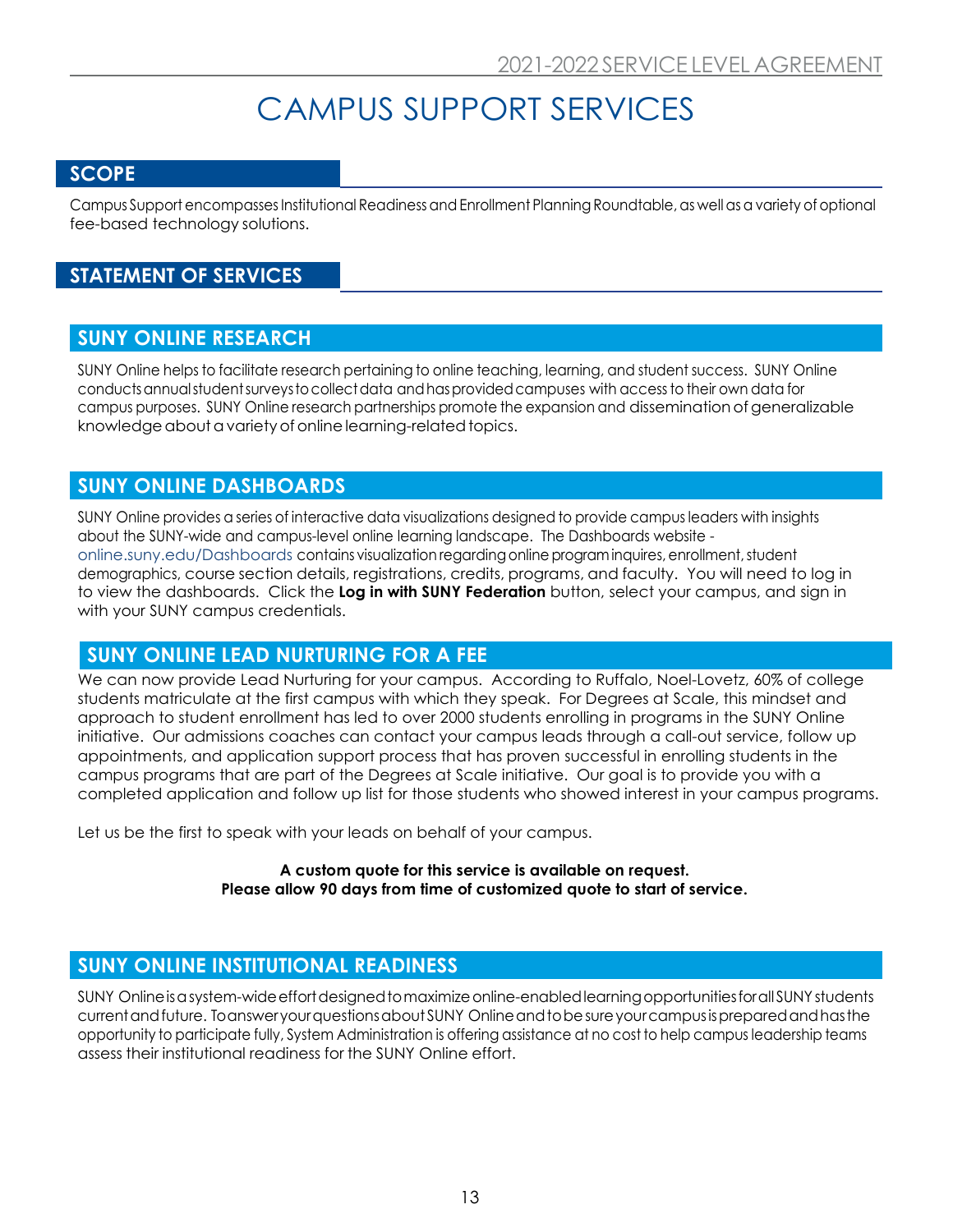# <span id="page-13-0"></span>**WHY DOES INSTITUTIONAL READINESS MATTER?**

- The **quality of online-enabled education is a frequently voiced concern**, and this process will help address concerns about quality on your campus and ensure you know what it takes to deliver a high-quality experience to your students.
- SUNY Online calls for an expansion of degree programs available online across the system. Ensuring **quality at the degree program level requires support and commitment of campus leadership**. This process will engage your campus leadership team to build that support and commitment.
- This process will allow you to **explore the benefits your campus may be able to receive through participation in SUNY Online**. Throughthisprocessyouwillbecomeawareofthesupportsavailableandcandeterminehowtoleverage those supports to benefit your students and faculty.
- Usethisprocesstolearnwhatittakesto**beas successfulaspossibleinyouronline-enabledlearningefforts**.
- Thisprocesswillhelpyouidentifyareasinwhichyoucan**improveprocessesandpoliciesonyourcampustosave time, money, and improve quality**.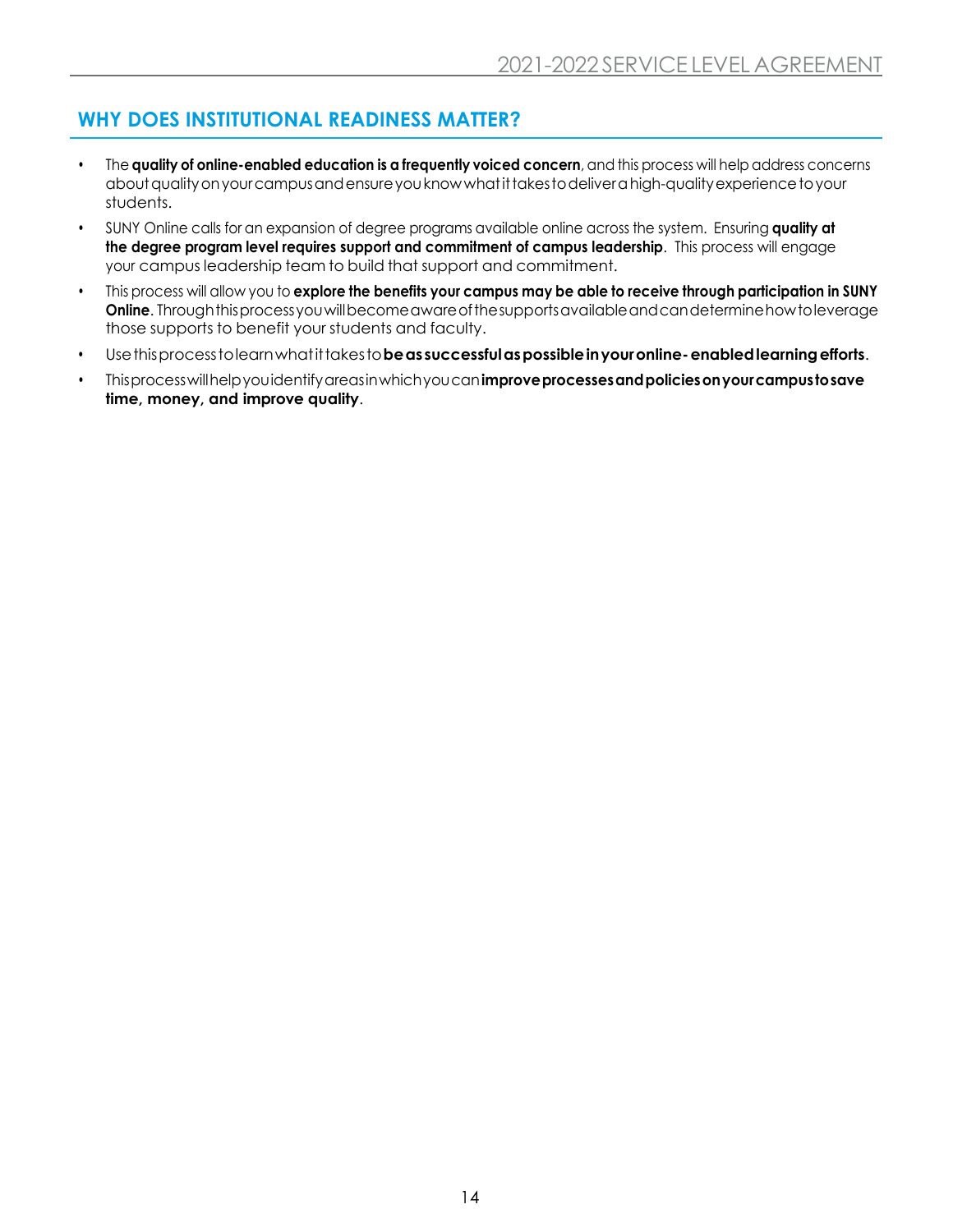### <span id="page-14-0"></span>**WHAT IS THE SUNY ONLINE INSTITUTIONAL READINESS PROCESS LIKE?**

This is a three-part campus consulting engagement process, facilitated by expert leaders in online learning using a nationally recognized standard for quality. The process is outlined below:

| <b>STEP 1: Overview of Process and</b><br><b>Campus Commitment/Expectations</b><br>1-2hrs (virtual or on campus)                                                                                                                                                                                                                                                                            | <b>STEP 2: Self Assessment</b><br>1 day (on campus)                                                                                                                                                                                                                         | <b>STEP 3: Implementation Planning</b><br>1 day (on campus)                                                                                                                                                                                                                                                                                                                 |
|---------------------------------------------------------------------------------------------------------------------------------------------------------------------------------------------------------------------------------------------------------------------------------------------------------------------------------------------------------------------------------------------|-----------------------------------------------------------------------------------------------------------------------------------------------------------------------------------------------------------------------------------------------------------------------------|-----------------------------------------------------------------------------------------------------------------------------------------------------------------------------------------------------------------------------------------------------------------------------------------------------------------------------------------------------------------------------|
| <b>Engagement with Campus Leadership,</b><br>and could include Campus Community<br>Campus background and strategy/<br>goals for online learning<br>Update on SUNY Online<br>and discussion of campus<br>role<br>Review of Online Learning<br><b>Consortium Quality Scorecard -</b><br>Nine categories of quality and 75<br>indicators<br>Outline process and time frame for<br>deliverables | <b>Engagement with Campus Leadership</b><br>Individuals complete self-<br>assessment<br>Facilitated discussion to determine<br>consensus ratings<br>Identify best practices<br>Identify areas where gaps need to<br>be closed to meet requirements of<br>quality indicators | <b>Engagement with Campus Leadership</b><br>Individuals document best<br>$\bullet$<br>practices & identify possible<br>actions to close gaps<br>Facilitated discussion for<br>consensus building<br>Proposal for comprehensive<br>implementation plan:<br>Org structure<br>Sustain best practices<br>Close gaps<br>Benchmarking<br><b>Continuous Quality</b><br>improvement |

# <span id="page-14-1"></span>**WHAT IS THE ONLINE LEARNING CONSORTIUM QUALITY SCORECARD?**

The Online Learning Consortium (formerly Sloan-C) Quality Scorecard is the most comprehensive quality standard for the administration of distance learning programsthat exists. It was developed by a team of distance learning leaders across the US and has been strongly endorsed by the Online Learning Consortium, the leading organization for quality in online learning. The quality indicators align closely to both Middle States standards and NYS Education Department standards/ criteria for distance learning programs and serve as a good framework for campuses to use in either building programs or assessing their readiness to ensure quality and success in online learning.

#### **Quality Framework**

75 indicators across 9 categories:

- Institutional Support
- Technology Support
- Course Development and Instructional Design
- Course Structure
- Teaching and Learning
- Social and Student Engagement
- Faculty Support
- Student Support
- Evaluation and Assessment

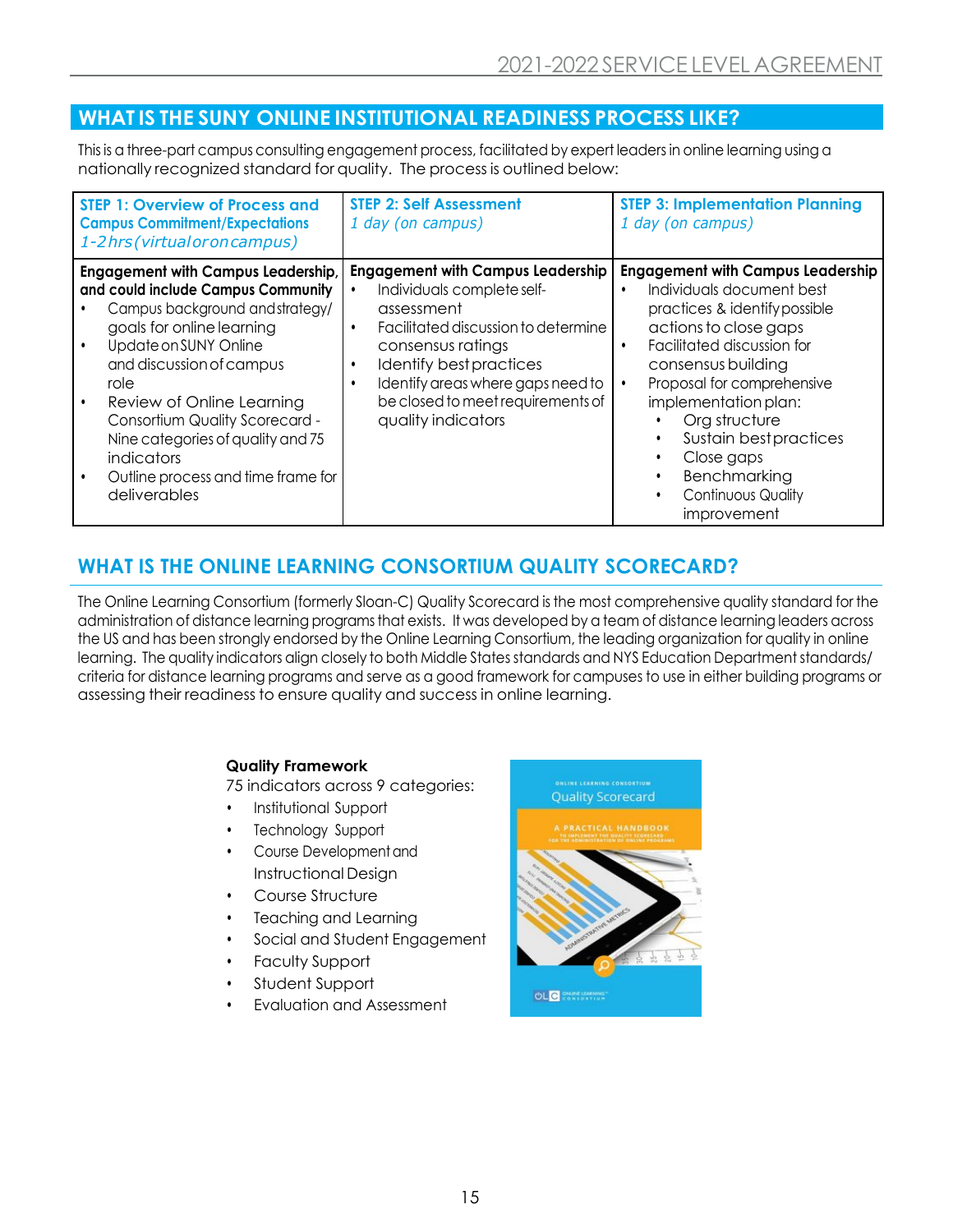# <span id="page-15-0"></span>**WHO SHOULD BE INVOLVED?**

This process is designed to engage the campus leadership team representing academic leadership as well as all of the functional and infrastructure areas covered by the quality indicators in the scorecard. The required roles on the campus include, but are not limited to:

- Provost
- Chief Financial Officer
- Chief Information Officer
- Chief Student Affairs Officer
- **Faculty Governance Leader**
- Program Director(s)
- Distance Learning Leader (if this positionexists)
- Library Director
- Institutional Research Coordinator
- Academic Leadership (Deans/Dept Chairs)

# <span id="page-15-1"></span>**HOW DO YOU PARTICIPATE?**

For more information on the institutional readiness process or to initiate the process with your campus, please contact Dan Feinberg at **[dan.feinberg@suny.edu](mailto:dan.feinberg@suny.edu)** 518-320-1133 or visit [https.//online.suny.edu/institutional](https://online.suny.edu/institutional-readiness/)[readiness](https://online.suny.edu/institutional-readiness/)

# **SUNY ONLINE ENROLLMENT PLANNING ROUNDTABLE**

The SUNY Online enrollment planning roundtable is a free consulting service provided by SUNY System Administration. Theroundtablediscussionencouragescampusparticipantstotakeastrategicviewofthepath forwardforonline programs, including considerations related to academic mission of the campus, target populations, ways to serve online students, and strategic opportunities for enrollment growth and scalability. The roundtable is structured to be an interactive dialogue intended to help campuses:

- Identifytheironlineprogramaspirationsandensurealignmentwithoverallenrollmentplanningaspirations
- Target populations that may be ideal for growth or new program development based on high needs/high demand areas
- Create strategies to advance these efforts through a scalability plan to ensure that resources for support can scale with enrollment growth

These high need, online programs will help SUNY graduate more students toward our system-wide goal of 150,000 graduates per year by 2025.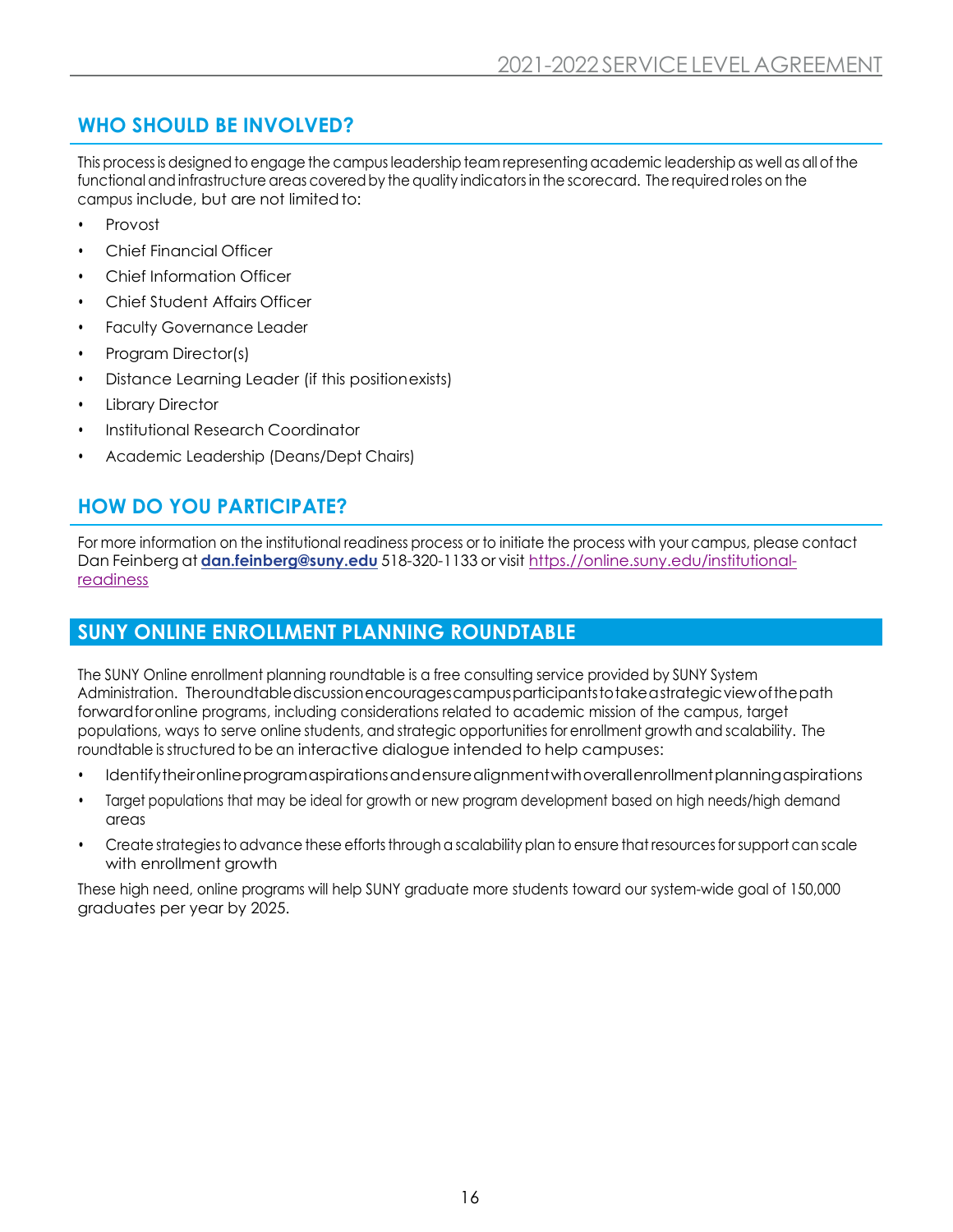# <span id="page-16-0"></span>**WHAT IS THE ENROLLMENT PLANNING ROUNDTABLE PROCESS LIKE?**

| <b>STEP 1: Overview of Process and</b><br><b>Campus Commitment/Expectations</b><br>(Email, and 90 minute conference call)                                                                                                                                                                                                                                                                                           | <b>STEP 2: Self Assessment</b><br>1 day (on campus)                                                                                                                                                                                                                                                                                                                                                                                                    | <b>STEP 3: Implementation Planning</b><br>1 day (on campus)                                                                                                                                                                                                                                                                                                                                                                                  |
|---------------------------------------------------------------------------------------------------------------------------------------------------------------------------------------------------------------------------------------------------------------------------------------------------------------------------------------------------------------------------------------------------------------------|--------------------------------------------------------------------------------------------------------------------------------------------------------------------------------------------------------------------------------------------------------------------------------------------------------------------------------------------------------------------------------------------------------------------------------------------------------|----------------------------------------------------------------------------------------------------------------------------------------------------------------------------------------------------------------------------------------------------------------------------------------------------------------------------------------------------------------------------------------------------------------------------------------------|
| <b>Engagement with Campus</b><br>Confirm roundtable date, location<br>attendees and campus lead<br>Review and confirm validity of<br>enrollment data (Basic IR online<br>enrollments & growth data,<br>program growthanalysis)<br>Return pre-roundtable<br>questionnaire (one week before<br>pre-call)<br>Participate in a roundtable pre-call<br>to review agenda and presentation<br>(one week before roundtable) | <b>Engagement with Campus Leadership</b><br>SUNY System to facilitate overall<br>roundtable discussion on online<br>enrollment growth<br>Identify aspirations for online<br>$\bullet$<br>program and lay foundation for<br>future discussions<br>Identify ways in which SUNY<br>System can help with enrollment<br>growth and scalability plan<br>Provide the campus with a<br>program data dashboard<br>Record action items and takeaway<br>$\bullet$ | <b>Engagement with Campus Leadership</b><br>Provide campus with key<br>takeaways, action items,<br>final presentation and list of<br>programs for growth<br>Hold a deep dive<br>$\bullet$<br>conversation on the<br>debrief and next step items<br>discussed at the roundtable<br>Review and discuss campus<br>scalability plan to ensure<br>resources for support will<br>scale with enrollment growth<br>and advance enrollment<br>efforts |

# **AREAS OF FOCUS**

#### **Growth Aspirations**

• Alignment on aspirations on the role of online enrollment growth

#### **Economics of Growth & Functions and Capabilities**

- Strategic view of the path forward for online enrollment growth
- Review of campus economics and operatingmodel
- Utilization of the SUNY Online campus business case tool

#### **Programs for Growth**

- Determine existing online programs to invest in for growth
- Establish programs to move online or market online
- Recommend distinctive new programs tostart
- Determine top job growth by region and necessary degrees (NYS Department of Labor)

#### **Marketing and Enrollment**

- Ideas on highest value marketing efforts
- Marketing and enrollment best practices
- Campus and System collaboration